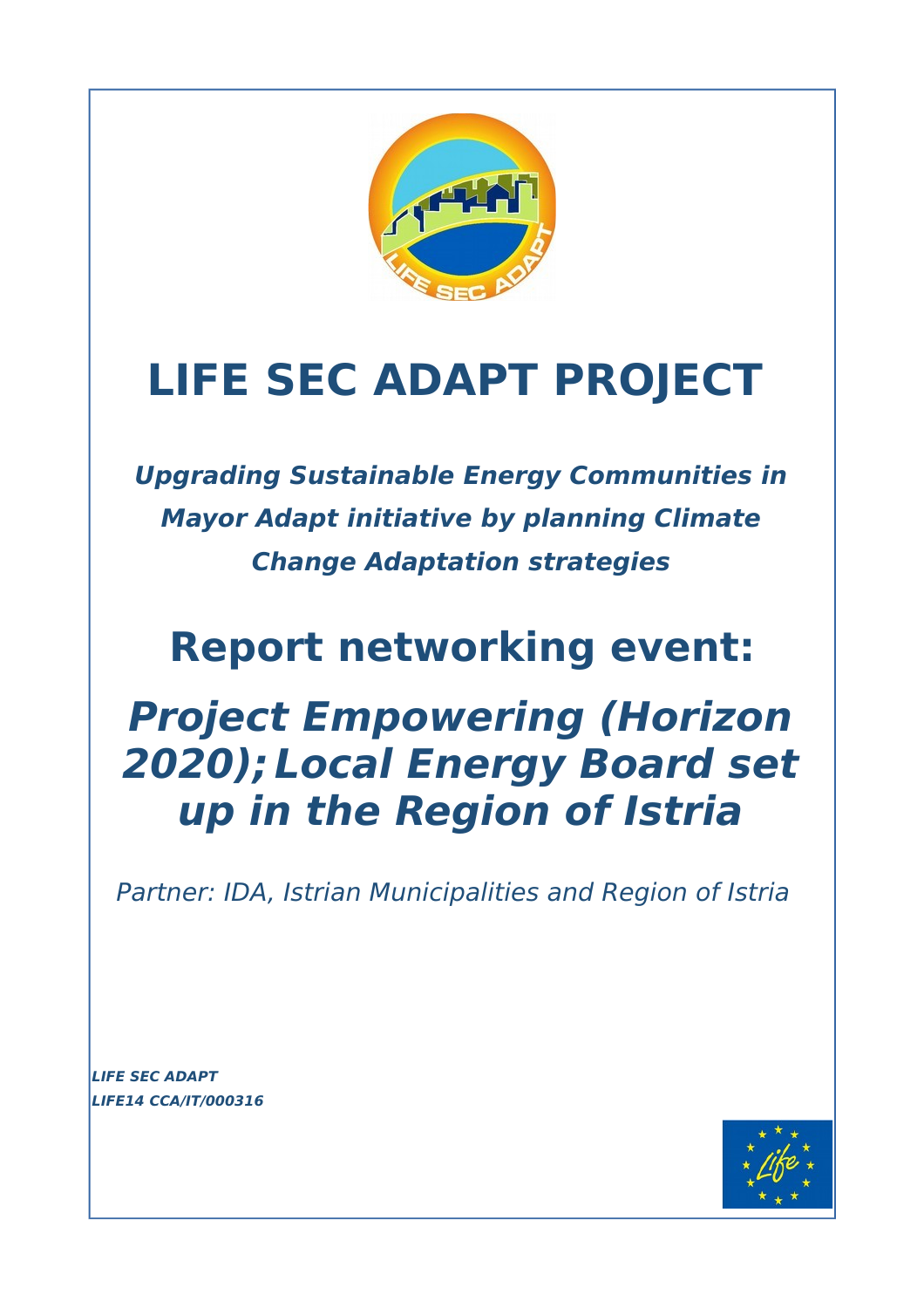| <b>PROGRAMME</b>    | LIFE 2014 - 2020 - Climate Change           |
|---------------------|---------------------------------------------|
|                     | Adaptation                                  |
| <b>PROJECT</b>      | <b>LIFE SEC ADAPT</b>                       |
| <b>ACRONYM</b>      |                                             |
| <b>PROJECT CODE</b> | LIFE14/CCA/IT/00036                         |
| <b>TITLE</b>        | Local Energy Board set up in the Region of  |
|                     | Istria                                      |
| <b>ACTION/TASK</b>  | E2 - Networking with other LIFE and/or non- |
| <b>RELATED</b>      | <b>LIFE</b> projects                        |
| <b>DATE OF</b>      | 30th January 2017.                          |
| <b>DELIVERY</b>     |                                             |
| <b>VERSION</b>      | 1                                           |
| <b>AUTHOR</b>       | IDA, Istrian Municipalities and Region of   |
|                     | Istria                                      |

**LIFE SEC ADAPT LIFE14 CCA/IT/000316** 

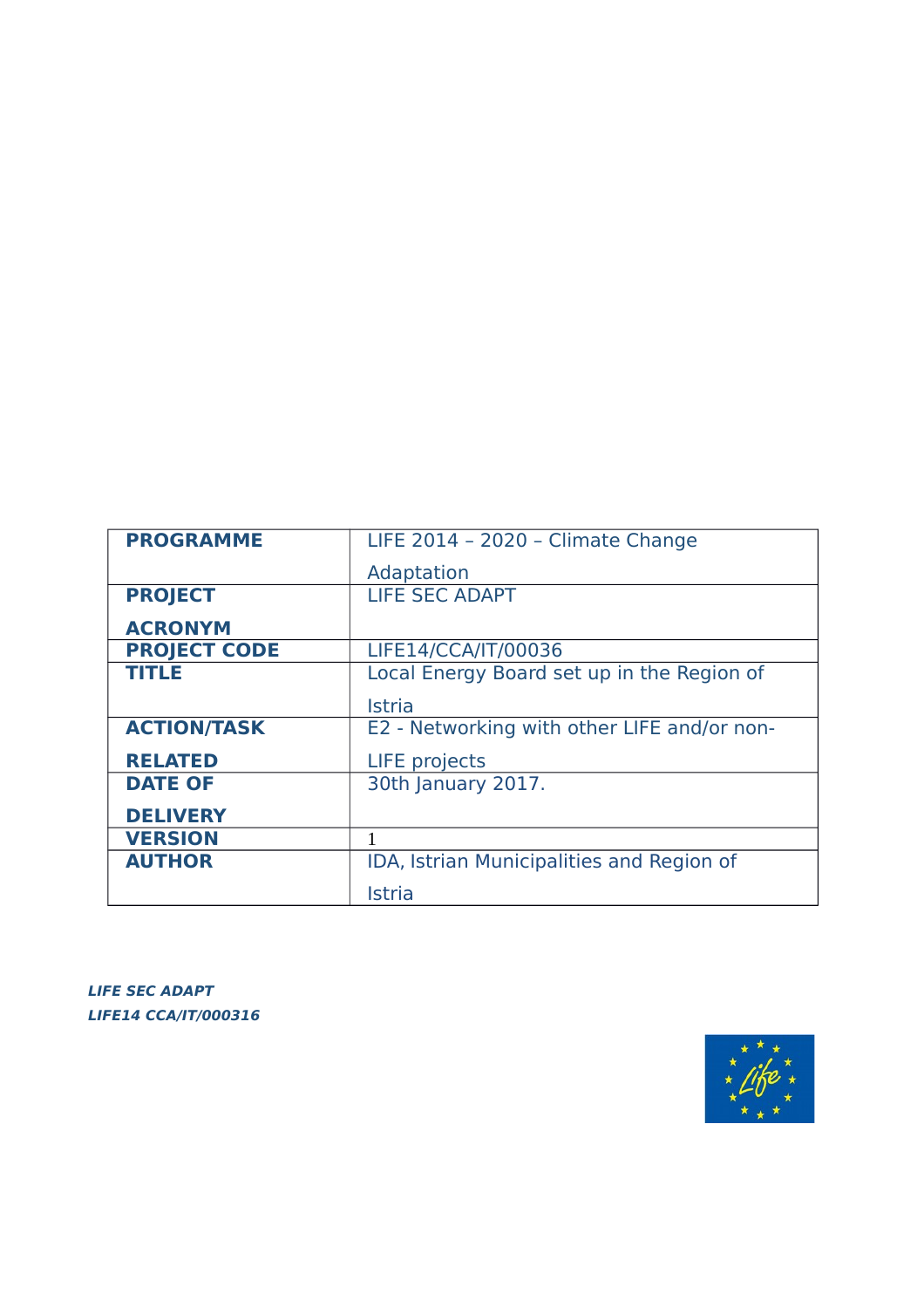

### **General information**

| Select typology:                         | local event                                                                                                    |
|------------------------------------------|----------------------------------------------------------------------------------------------------------------|
| Title:                                   | Local Energy Board set up in the Region of Istria                                                              |
| Name of the<br>organisation<br>proposer: | Istrian Development Agency - IDA LtD.                                                                          |
| date:                                    | 30th January 2017                                                                                              |
| participating                            | SEC ADAPT partners IDA, Region of Istria and five Istrian municipalities: Pula, Labin,<br>Pazin, Poreč, Rovinj |
| Website info:                            | http://www.empowering-project.eu/?p=1137⟨=en                                                                   |

### **Specific information**

| Main thematic<br>addressed:                                                                   | <b>Climate Adaptation</b><br>٠<br><b>Climate Mitigation</b><br>$\bullet$<br><b>RES (Renewable Energy Systems)</b><br>$\bullet$<br><b>Energy Saving</b><br>$\bullet$<br><b>Sustainable Mobility</b><br>$\bullet$<br><b>Environmental protection</b><br>٠<br><b>Biodiversity</b><br>$\bullet$<br><b>Smart economies</b><br>$\bullet$<br>Sustainable development<br>$\bullet$ |
|-----------------------------------------------------------------------------------------------|----------------------------------------------------------------------------------------------------------------------------------------------------------------------------------------------------------------------------------------------------------------------------------------------------------------------------------------------------------------------------|
| type of stakeholders<br>involved (specify<br>numbers if possible)<br><b>Territorial level</b> | <b>Public Administration(1)</b><br>$\bullet$<br>Regional                                                                                                                                                                                                                                                                                                                   |

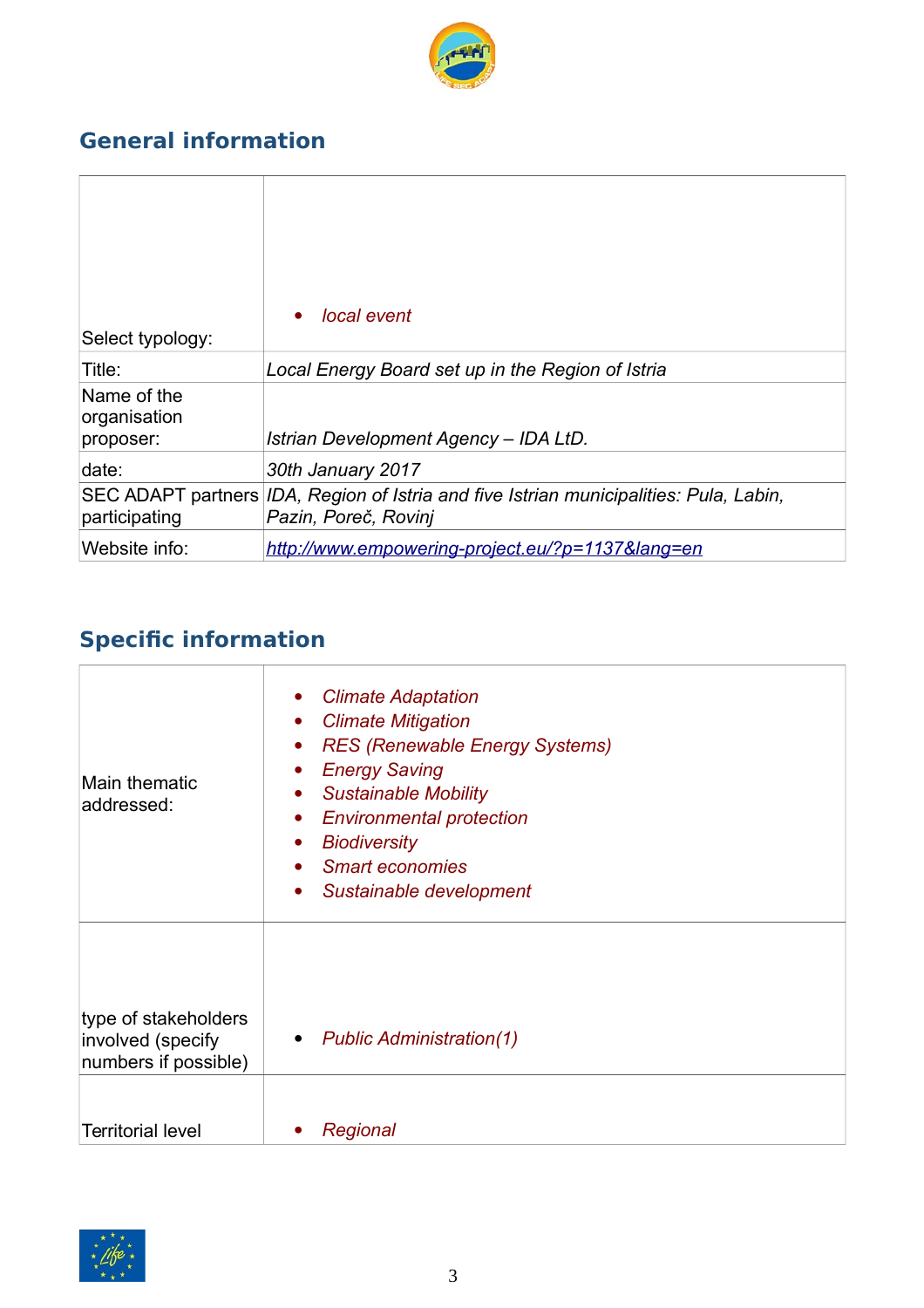

#### **Report:**

#### **Aim of the event:**

The Local Energy Board (LEB) was set up in the Istrian Development Agency in order to promote the exchange of information and experiences on integrated energy, sustainable urban mobility, land use planning and innovative financing solutions, on 30th January 2017.

Currently, the Local Energy Board set up in the Region of Istria comprises of the representatives of the Region of Istria, seven Istrian municipalities: Labin, Novigrad, Pazin, Poreč, Pula, Rovinj and Vodnjan, as well as the public stakeholder Parentium Ltd.

The assessment of capacity building needs and good practices by each LEB member has started. From witch the best practices and projects of the region could be established as examples to other regions. The Local Energy Board (LEB) set up in Region of Istria is the first step of moving towards the main objective of the project, that is, empowering local and regional authorities (policy makers and public officers) of region to shape sustainable energy policies and plans coherent with the European climate and energy policies and in synergy with the Covenant of Mayors initiative.

Thanks to their participation to Empowering the Municipalities involved in the project intend to promote and update the Sustainable Energy Communities (SEC) model, making Local Communities the drivers for regional sustainable development through the coordination and support of Regional Authorities and Development Agencies.

The adhesion and active participation of Municipalities to the European initiative «Covenant of Mayors for Climate & Energy» will pave the ground towards increasing energy efficiency, mainstreaming climate change into regional development policies.

#### **Specific SEC ADAPT Partners activity (presentation, participation to workshop, poster etc.)**

IDA: organized event and presented project purpose as well purpose of the project Life Sec Adapt to other Istrian municipalities not involved in SEC ADAPT.